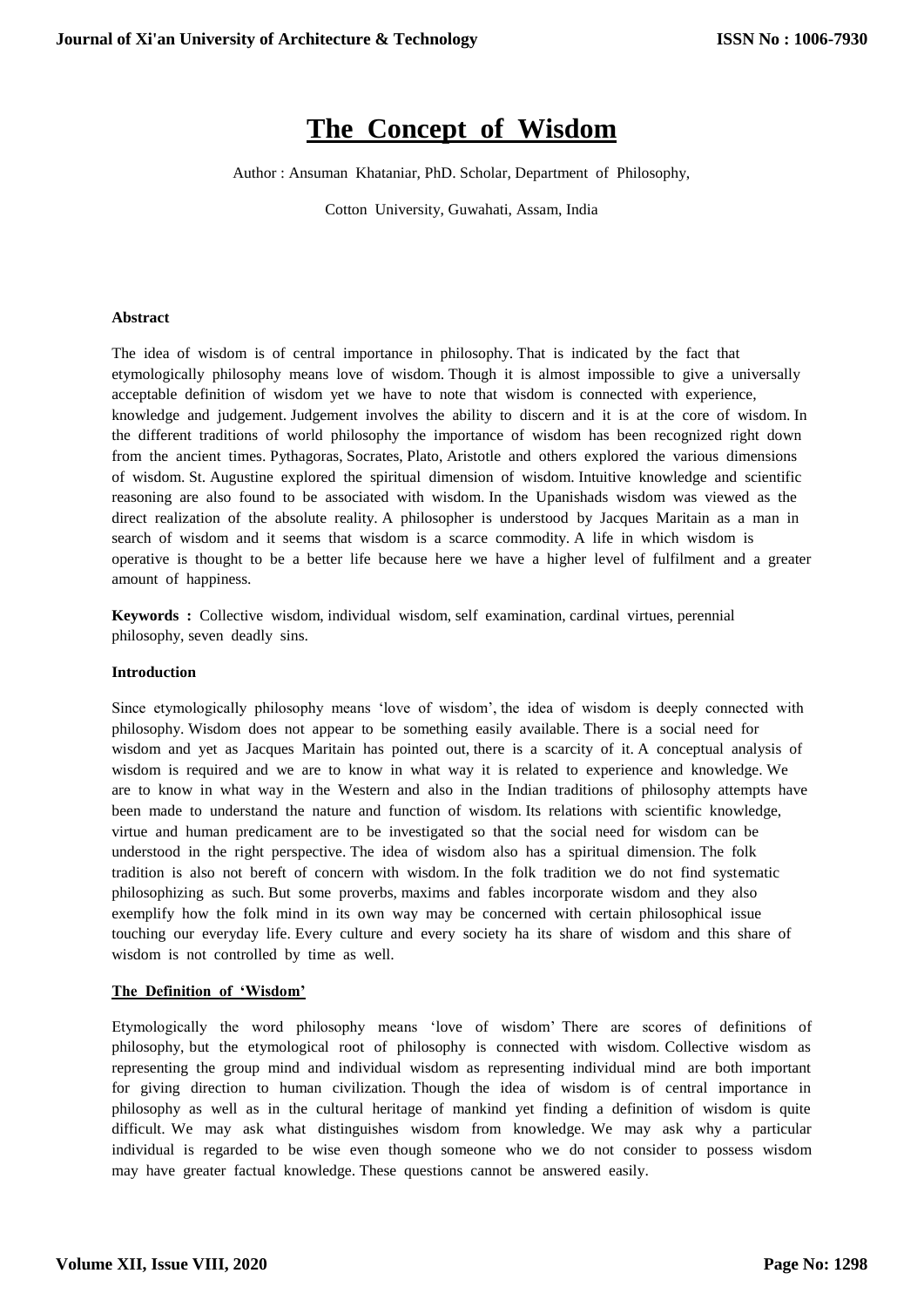The word 'wisdom' is defined in dictionary as follows – " The quality of having experience, knowledge and good judgement ; the quality of being wise." (Pearsall, Judi, 1998).

Thus dictionary definition helps us to understand that wisdom is somehow connected with three factors. The first is experience. The word 'experience' is a complicated word as it covers various types of experience like sense experience, mystical experience, observational knowledge of facts and events etc.

The second is knowledge. Knowledge maybe understood as a process in which the knowing mind comes into contact with some known object or data. The data are organized by the mind and connections are established. When we have knowledge then we connect thought with thought, idea with idea. Without establishing connection and integration knowledge cannot be produced. Bare facts amount to information but knowledge carries us beyond factual information.

The third factor indicated by the above definition of wisdom is judgement. More precisely wisdom involves sound judgement. Judgement refers to the ability to make considered decisions. Discerning is at the core of judgement. Without this ability to discern there cannot be any wisdom.

## **Wisdom in the Different Traditions**

It is generally held that in western philosophical tradition the importance of wisdom was specially noted by Pythagoras. Pythagoras invented the term 'philosopher.' Much later the Roman philosopher Cicero stated that as the lover of wisdom the philosopher is devoted to "the contemplation and discovery of nature." (Cicero, 1996, p.433). We are not sure but it is possible that Pythagoras believed that wisdom consists in understanding the basic laws governing nature. In this sense wisdom comes very close to the scientific enterprise. The scientific enterprise is concerned with discovering the basic laws of nature. It is in this sense philosophy operated as natural philosophy which was the originator of physics. But it is not nowadays generally maintained that scientific knowledge and wisdom are mutually interchangeable terms. Wisdom has a valuational concern and this valuational concern marks its difference from scientific knowledge.

Even though the idea of wisdom is etymologically bound up with philosophy it cannot be said that wisdom exclusively belongs to philosophy. Deep scientific knowledge often generates wisdom. The deep scientific knowledge about our environment and our psychology etc. have resulted in wisdom. It is in this sense scientific knowledge may serve as one of the sources of wisdom. Traditionally science is regarded to be value neutral. But modern environmental science refuses to be value neutral. The writings of the environmental scientists have generated wisdom regarding the direction of the course of human civilization and our destiny.

The long shadow of the concept of wisdom falls on the entire history of philosophy. The Delphic Oracle had declared Socrates to be the wisest of all (" .......The Delphic Oracle, who's often riddling responses to a wide range of religious, political, and moral questions were delivered in a state of ecstasy by Pythia, the priestess of Apollo." *Oxford English Reference Dictionary.*). Socrates was fully aware of his limitations and so he thought upon the implications of this oracle. Socrates felt that he was called the wisest simply because he knew about his ignorance while others were not aware of their mental limitations. Thus, in the philosophy of Socrates wisdom gets connected with the limitations of one's knowledge or the awareness of one's ignorance. Perhaps at this point wisdom came to be connected with a fundamental virtue cultivated by many saints and that virtue is humility. Socrates was greatly influenced by the dictum 'know thy self.' While trying to meet the challenge of Sophistry Socrates combined wisdom with self examination. Socrates always looked for clarification and right definitions the employment of his peculiar conversational method. In this conversational method dialogue is employed for the discovery of truth. All these practices and ideas came to be connected with the concept of wisdom. Wisdom, in the philosophy of Socrates, got associated with the attempt to know oneself and also the attempt to acquire clarity. Thus for Socrates wisdom is associated with certain significant intellectual exercises.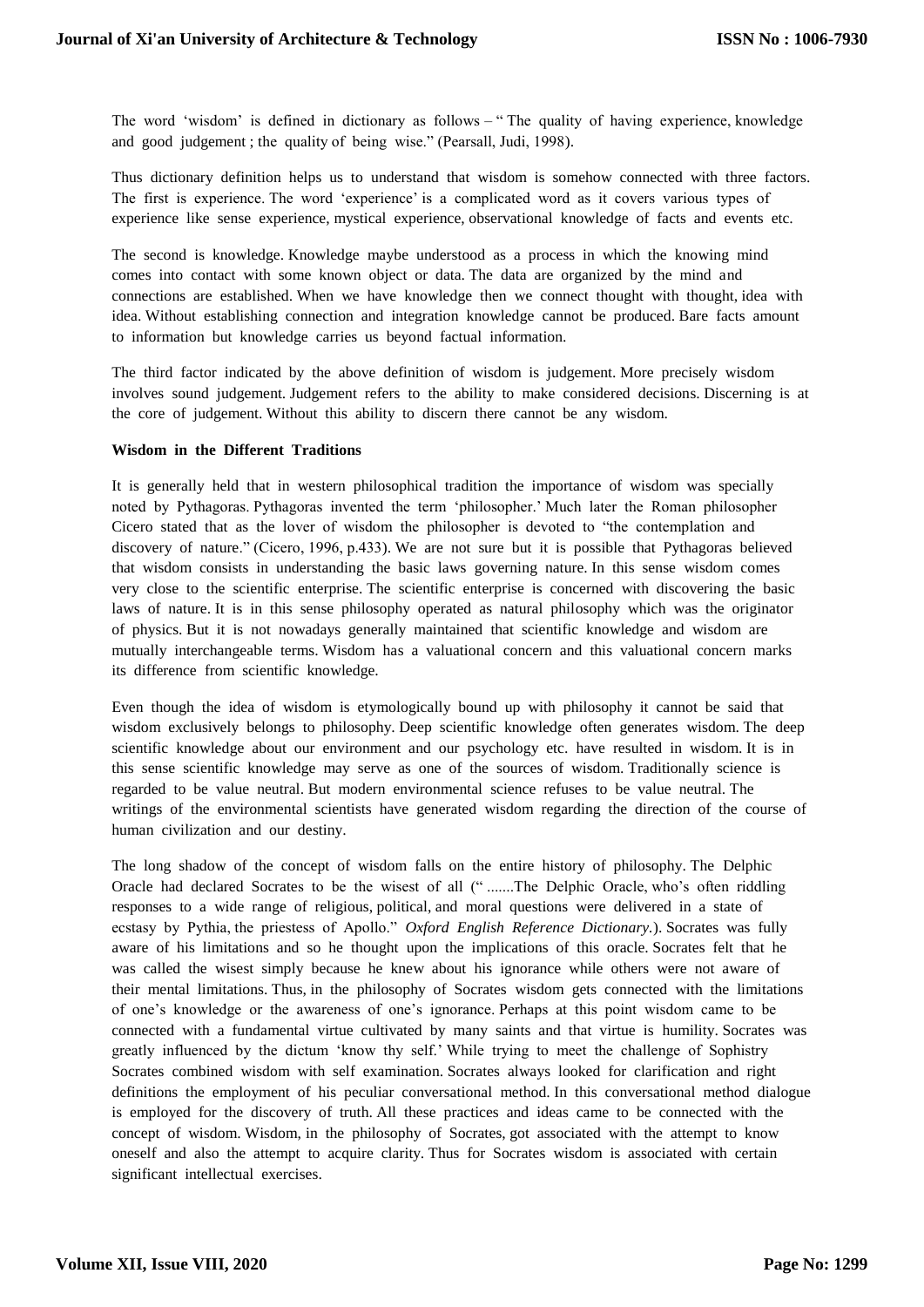In Plato's philosophy the ethical dimension of wisdom was explored. For Plato the well ordered soul is the supreme ethical ideal. He was the first philosopher who considered wisdom to be one of the four cardinal virtues. The four cardinal virtues are courage, moderation, justice and wisdom. Plato believed that by cultivating wisdom men can become God like and step out of the limitations of certain aspects of the human predicament. It may be noted here that in contemporary existentialism it is held that the human life because of the diverse contingencies that straddle it is absurd. This absurdity is regarded in existentialism to be a part of human predicament. But Plato held that wisdom gives us a way out of this limitation of human condition. This understanding of the Platonic conception led to the development of the spiritual conception of wisdom. Philosophers like St. Augustine were influenced by the Platonic understanding of wisdom. St. Augustine developed a spiritual understanding of the concept of wisdom. This is an important dimension of the idea of wisdom. The spiritual understanding of the concept of wisdom is present in the Divine Comedy of Dante. In the first canto of the Inferno, Dante presents the allegory of a hound representing noble spiritual values which will enable the hound to counter the representative of everything evil presented allegorically in the form of a she wolf. Dante stated that the hound who is the representative of good will "thrive in wisdom, virtue and pure love." ( *Inferno* 1.104 ) (Translated by Robin Kirkpatrick).

A.N. Whitehead had stated that the entire history of European philosophy is nothing but a series of footnotes to Plato. (Whitehead, Alfred North, 1929, p.53). The central importance of Plato in western philosophy implies that his conception of wisdom is also significant in western philosophical tradition. While Plato regarded wisdom to be a cardinal virtue Aristotle was more emphatic in asserting the link between wisdom and knowledge. Aristotle stated that "wisdom must be intuitive reasoning combined with scientific knowledge." (Curnow, Trevor, 2016, p.210).

But there is a long tradition of folk wisdom and in this tradition the cultivation of wisdom is not necessarily linked with the scientific enterprise. Folk wisdom gets expression through proverbs, maxims and fables. When the Indian sage Vishnu Sarma was requested by a king to instruct his stupid sons by their father who was also a king the result was the great book Panchatantra. The instruction mainly aimed at imparting wisdom. This wisdom served also as practical guide in everyday life. Here we find an example of fables and tales serving as the vehicle of wisdom. In pre literate societies proverbs and tales were frequently employed to convey wisdom and they served as repositories of wisdom.

But the bits of wisdom conveyed through proverbs in traditional societies are often isolated in nature. They do not make up a systematic body of knowledge. Umberto Eco in a highly influential essay (Eco, Umberto, 2012, pp.162-169) had demonstrated that proverbs are often in mutual conflict. Both science and philosophy are systematic bodies of knowledge. Popular wisdom does not amount to systematic bodies of knowledge. But still it is undeniable that the sages of the pre literate societies grappled with many fundamental problems of life and experience as they encountered and their endeavours resulted in the production of various proverbs and maxims. Tolstoy wrote, "Wisdom is the understanding of life's eternal truths." (Tolstoy, Leo, 1997). The eternal problems of life engaged the minds of the thinking people of various societies including the pre literate societies. When written literature appeared then a body of works collectively known as "the written literature" also appeared. Many books of the Bible such as Proverbs, Wisdom of Solomon, Ecclesiastes, The Book of Joy etc. are regarded as wisdom literature. The Upanishads are also often regarded as wisdom literature.

In the Upanishads the conception of wisdom is elaborated by connecting it with the idea of the ultimate reality. Here wisdom is viewed as direct realization of the ultimate reality which in its cosmic aspect is called Brahman and in the subjective aspect is called the Atman. The great Upanishadic dictum, as found in the Chandogya Upanishad is "that thou art" (tat tva asi). It is regarded to be one of the four great sentences ( mahavakya ) of the Upanishads (Chandogya, Upanishad, Chapter 6). This statement is regarded in the Upanishadic philosophical tradition of India to be the epitome of the highest wisdom. Upanishads generally distinguished between two kinds of knowledge – lower knowledge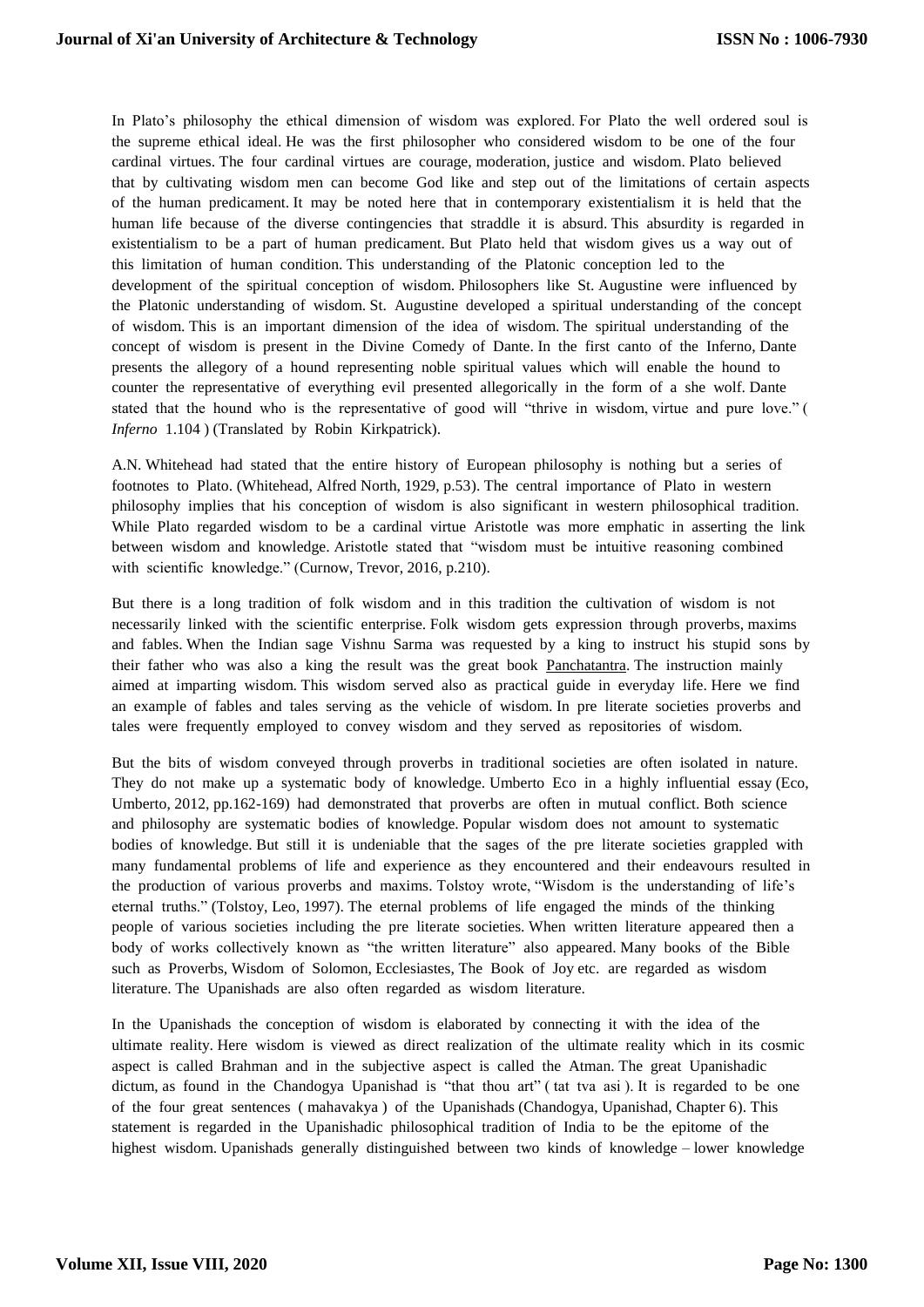and higher knowledge. In the Upanishadic tradition wisdom is identified with higher knowledge. The higher knowledge is often regarded to be a stage of non dual bliss.

The Upanishadic conception of wisdom has clearly a mystical dimension. A mystical dimension of the idea of wisdom is cultivated in Sufism, which is the form of mysticism imbedded in Islam. The Sufis believed that they were "God's friends, perpetually engaged in remembrance of him."(Baldick, Julian, 1989, p.91). Here we find wisdom acquiring a clear spiritual dimension.

The above discussion shows that there are different aspects and dimensions of the idea of wisdom. The range of wisdom is quite broad as it extends from proverbs belonging to the folk tradition to the mystical engagements of the Upanishadic seers. It is not possible to find a single essence of wisdom. In other words an essentialist approach to wisdom is not acceptable. In fact we find a network of believes, ideas and practices associated with wisdom. We can borrow a term from Ludwig Wittgenstein and state that wisdom is a family – resemblance term. The various ideas and practices connected with wisdom crisscross and overlap. But there is no common essence. Every culture and every age has its share of wisdom. Social reformers are looked up to because people often believed that they have wisdom. The reverential attitude shown to the teachers of mankind is connected with the belief that they are repositories of wisdom. The right cultivation of wisdom of course does not preclude the critical attitude and this is a point which was specially emphasised by Socrates.

#### **Wisdom and the Idea of Philosophy**

The idea of wisdom is sometimes woven into the very definition of philosophy. It is a well known point that there is no unanimity among philosophers regarding the definition of philosophy. The neo scholastic philosopher Jacques Maritain has attempted to give a definition of a philosopher and not of philosophy. In this definition the idea of wisdom plays an important role. Maritain wrote, "A philosopher is a man in search of wisdom. Wisdom does not seem to be an exceedingly widespread commodity; there has never been overproduction in this field. The greater the scarcity of what the philosopher is supposed to be concerned with, the more we feel inclined to think that society needs the philosopher badly" (Maritain, Jacques, 1961, p.3).

Emphasizing the aspect of wisdom which is such an integral part of the definition of a philosopher and also by implication of philosophy Maritain stated that society cannot do without philosopher. The reason is that philosophers as thinking beings serve as mirrors. The wisdom that they serve as a beacon ( this metaphor used by Maritain has different shades of meaning.). A philosopher helps the people to identify the errors and thereby urge them to struggle against them. A society, if it is not merely an animal society, is made up of individuals endowed with freedom and intelligence. Society needs the identification of errors and also the struggle against these errors and here the wisdom of philosophers can give guidance. The quest for wisdom and the quest for truth are closely related and in this quest philosophers often differ among themselves. Controversies are ever present in philosophy and the very presence of controversies signifies that the philosophical quest for truth and wisdom is a quest which is constantly being renewed. The wisdom that philosophers are looking for is of crucial importance and anything that is crucial is difficult. Jacques Maritain further wrote, "Plato told us that beautiful things are difficult, and that we should not avoid beautiful dangers. Mankind would be in jeopardy, and soon in despair, if it is shunned the beautiful dangers of intelligence and reason"(Maritain, Jacques, 1961, p.5). Wisdom is here ultimately grounded on intelligence and reason. It is something which might have, in the language of both Plato and Maritain, beautiful dangers. Many basic philosophical ideas incorporate wisdom. These ideas become important components of the corpus that we call philosophy and within philosophy they exercise a kind of power. This may be called power of wisdom. Different philosophers have different conceptualizations and hence their approaches to the basic wisdoms inherent in philosophy might differ. This is one of the factors leading to philosophical controversies.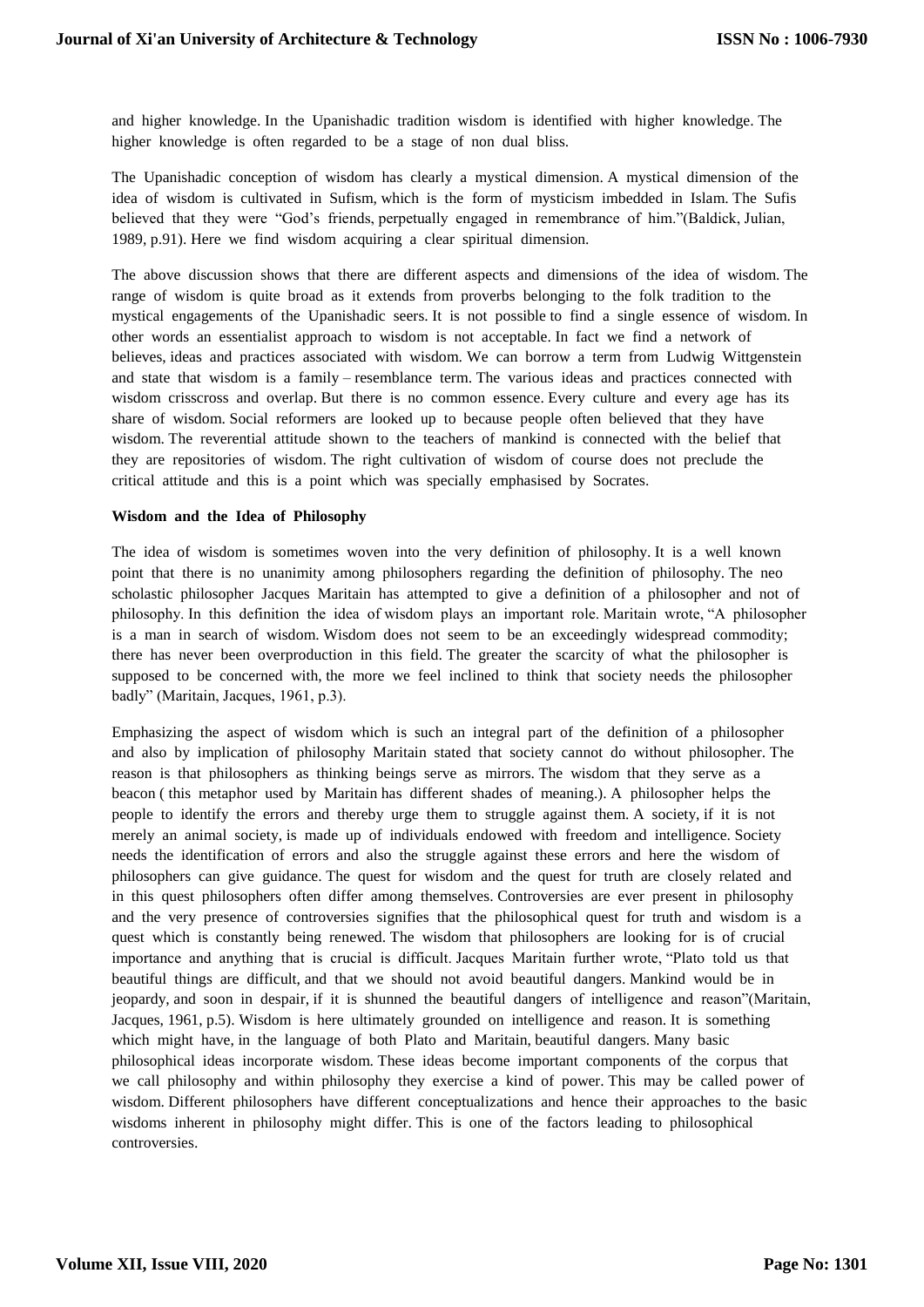## **The Aim of Wisdom**

Negatively seaking wisdom does not aim at supply of information. Moreover wisdom does not directly aim at material progress. It seems that the lnk between material progress and wisdom is at most an external link. The last few hundred years has seen great material progress and this material progress is connected with harnessing the forces and resources generated by nature to serve some human end. But the great wisdom literature of the world is generally regarded to be of ancient origin. In fact central ideas of the wisdom literature of the ancient period have increasingly been employed in the modern period to understand the limitations of the human effort and the destiny of our civilization. A few examples might illustrate our point. In Christian theories we find the seven deadly sins. These are the basic human vices and they are pride, covetousness, lust, envy, gluttony, anger and sloth. Contemporary thinkers like Konrad Lorenz and Linus Pauling have written books about the great collective mistakes and harmful acts committed by the modern man. In their writings they have classed these gross human follies under the head of seven deadly sins. An ancient wisdom is here employed to understand the course of history in general and environmental history in particular in the modern period. Here we find one basic aim of wisdom – giving assistance to our understanding of our present human predicament.

Many of the problems of philosophy are perennial problems. Perennial philosophy (philosophia perennis) is an ancient concept of the intellectual tradition of mankind. If there is indeed a perennial philosophy then it is only to be expected that there is an age old operation of wisdom which gives sustenance to perennial philosophy. There has to be some ancient sources of wisdom that are operative in the human mind at various times and laces giving nourishment to philosophical speculations in which the power of wisdom is very prominently present. The phrase 'power of wisdom' is consciously used by us. We thereby mean that in society where there may be mutually conflicting and mutually competing ideas, those ideas having the power of wisdom at their command may provide guidance to people. As light dispels darkness, in the same way in the long run ideas incorporating wisdom may dispel the gloom of ignorance.

Revelation of truth that may remain hidden is the function of wisdom. A mind endowed with wisdom can reveal the hidden truth. The idea of disclosure or revelation is employed by many philosophers including Heidegger. In his philosophy of art Heidegger discusses how an artist reveals something which is hidden in an object and thereby creates a work of art. Similarly some deep truth may remain hidden is some situation or situations and a keen mind through a deep power of observation and understanding may brink to focus it. This is essentially an act of wisdom. This revelatory function of wisdom has also an accompaniment and that accompaniment is providing guidance. Here lies the goal of wisdom. A life in which wisdom is operative is a better life because here we have a higher level of fulfilment and a greater amount of happiness.

#### **Conclusion**

We conclude that the idea of wisdom occupies a central position in philosophy as well as society. Because it is a scarce commodity therefore there is a great need or it. The concern of wisdom with the laws governing the universe indicates that it has a scientific dimension and this dimension was brought to focus by Pythagoras. Even though we are not sure what was the main philosophical focus of Pythagoras yet it is possible that in his philosophy wisdom was somehow connected with the scientific enterprise. Wisdom is also connected with virtue and as such it has a moral dimension. In the moral dimension wisdom is connected with the Socratic program of self knowledge. It may also be seen that wisdom has a spiritual dimension as well. In folk philosophy as represented by proverbs, maims and fables we find wisdom and here wisdom is primarily employed to provide guidance to our everyday life. We often find that wisdom has a goal and this goal is giving assistance to our understanding of the human predicament. Revelation of truth which may otherwise remain hidden is one of the functions of wisdom and in this respect wisdom is associated with perennial philosophy (philosophia perennis). We may even view, by following Wittgenstein, wisdom to be a family